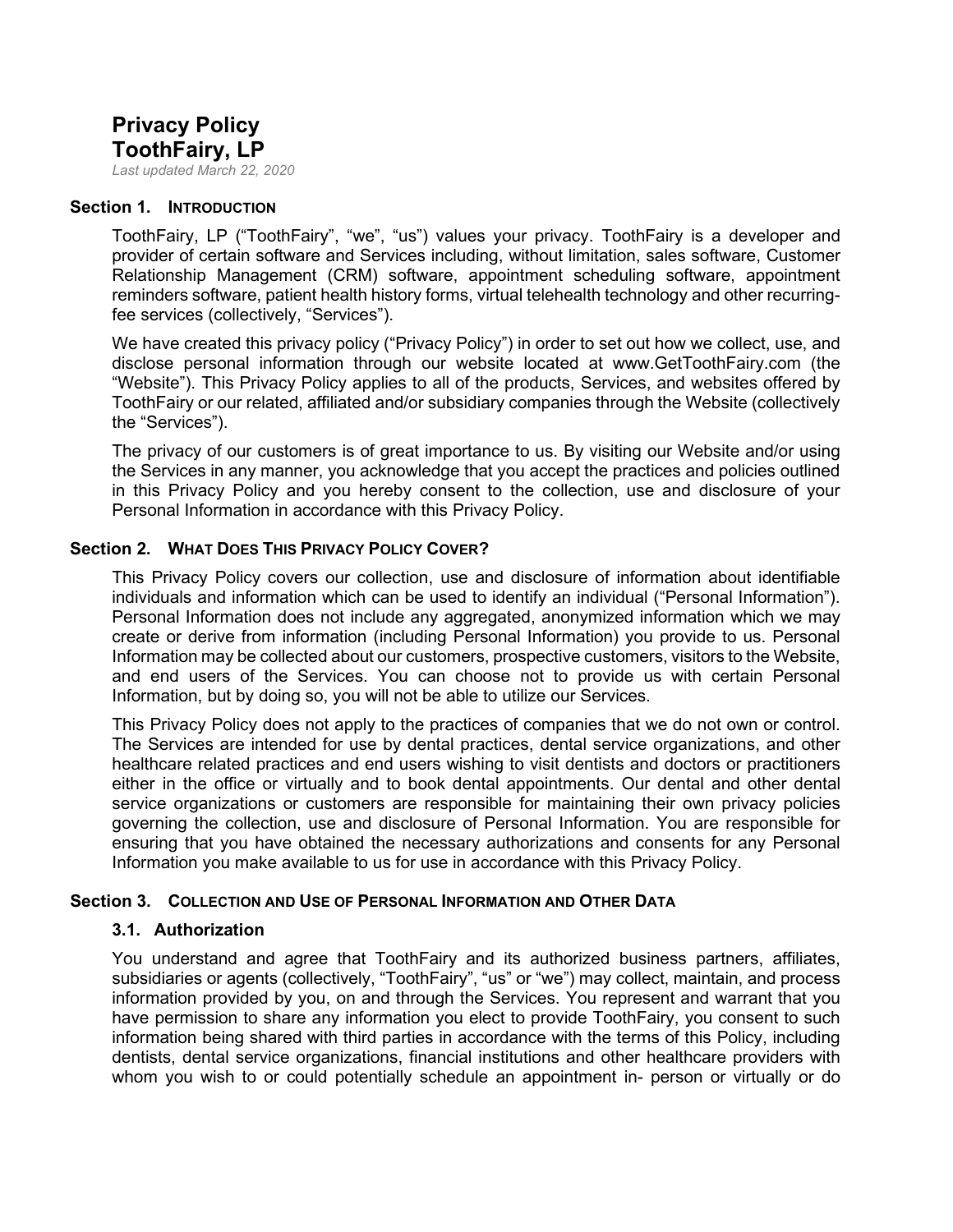business with knowingly or unknowingly, and that such information is accurate, current, nonmisleading, and consistent and relevant for the purpose for which you are providing information.

### **3.2. Collection and Use**

*ToothFairy collects Personal Information in the following general ways:*

- ToothFairy collects Personal Information you choose to submit to us through the Services, such as name, email address, birth date, gender, zip code, phone number and address and/or your child's name, birth date and gender if applicable, treatment preferences and knowledge, emotional and physical concerns, dental treatment needs preferences, knowledge and concerns, financial information, marketing and insurance information.
- When you access or use the Services, ToothFairy may automatically receive and record information on our server logs from your browser, including your IP address, cookies, and the pages you request. IP addresses are automatically reported by your browser each time you view a web page. Your IP address is stored by ToothFairy when you register with ToothFairy.

Generally, ToothFairy uses the Account and Personal Information (including Personal Health Information) to deliver the Services to you, to improve the delivery of our Services and related products and services, to provide services on behalf of ToothFairy dentists and other dental service organizations and healthcare providers, to conduct our business, to develop analytics and aggregated data that allow us to improve our Services and related products and services, or to correspond with you. Specifically, ToothFairy also uses Personal Information to:

- Provide access to the Services.
- Provide, operate, maintain and improve the Services.
- Send technical notices, updates, security alerts and support and administrative messages.
- Provide and deliver the Services and features including third party loan prequalification and approval amounts and messages.
- Provide and deliver the Services and features you request including but not limited to third-party loan applications and loan approval, process and complete transactions, and send you related information, including confirmations and we may send these on our own behalf or on behalf of the ToothFairy dentists and other dental service organizations, financial institutions and healthcare providers.
- Respond to comments, questions and requests and provide customer service and support.
- Communicate with you about services, features, surveys, questionnaires, newsletters, offers, promotions, appointments, contests and events, and provide other news or information about us and our select partners. You understand and agree that ToothFairy may use the PHI we collect to send you these types of communications.
- Investigate and prevent fraudulent transactions, unauthorized access to the Services, and other illegal activities.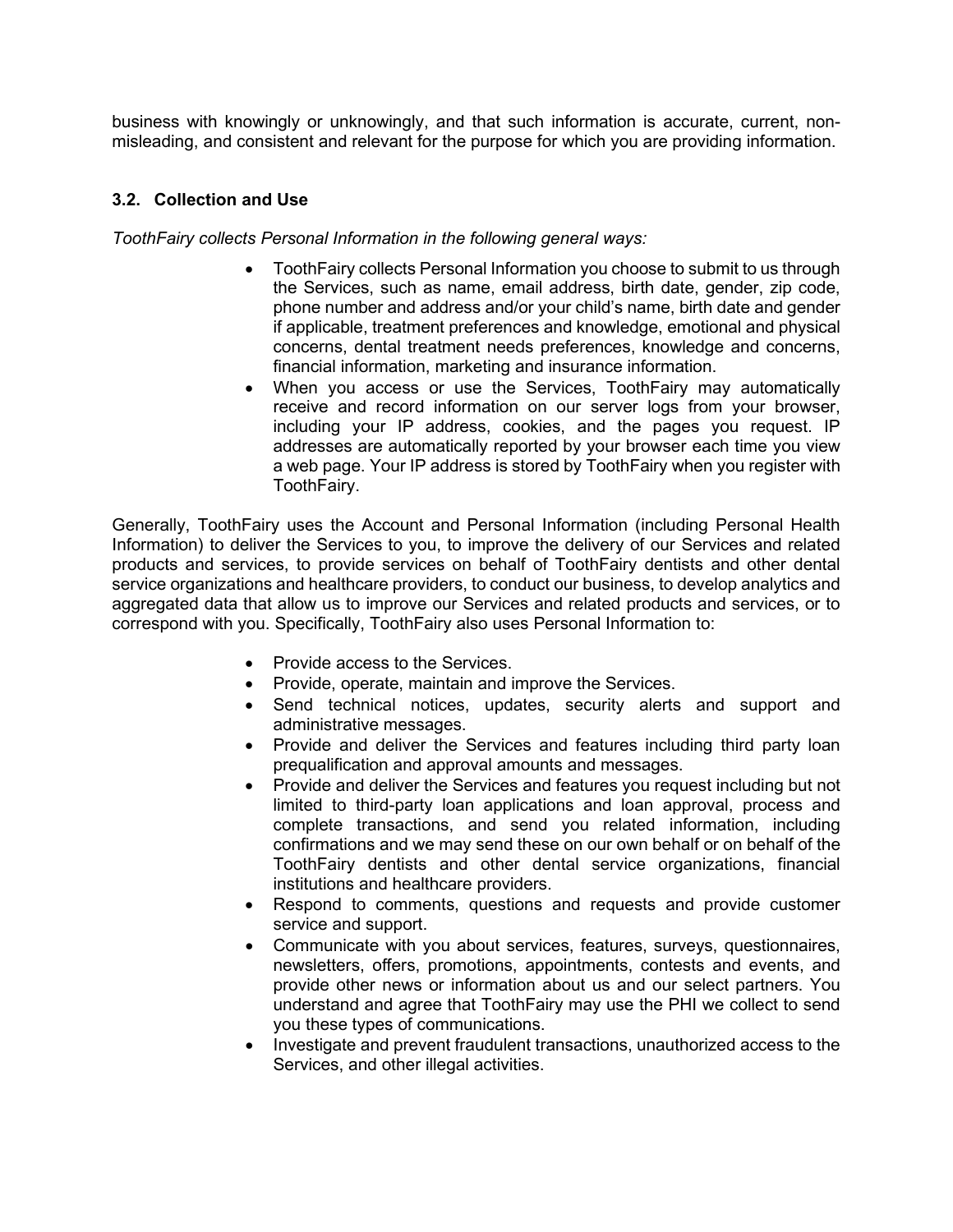- Personalize and improve the Services, and provide content, features, and/or advertisements that match your interests and preferences or otherwise customize your experience on the Services.
- Monitor and analyze trends, usage, and activities in connection with the Services and for marketing or advertising purposes.
- Link or combine with other information we receive from third parties to help understand your needs, coach dental practice staff, and provide you with better service.
- For other purposes about which we will notify you about and seek your consent.

# **3.3. Practice Users**

ToothFairy makes its Website and the Services available to dental and dental service organizations and other healthcare providers for a variety of uses described in our Terms of Use. In order to provide the Services to our dental and healthcare provider clients ("Practice Users"), ToothFairy collects certain Personal Information such as contact and registration information from the dental or healthcare provider employee signing up on behalf of the practice. ToothFairy collects and uses Practice User information the same way we collect and use Personal Information of patients.

# **3.4. Prospective Customers**

We collect names, email addresses and other business and personal contact information about individuals who we consider to be prospective Customers and business partners ("Prospects"). ToothFairy uses third-party service providers in order to collect, store and process Personal Information about Prospects. We use these third-party service providers to identify Prospects and locate contact information to contact Prospects about our products and services. For more information about the third parties to whom we may disclose or share data, please see Section 6 (Disclosure of Personal Information with Third Parties).

### **3.5. Prospective Customers**

As you visit or browse the Website, we collect information about the device and browser you use, your network connection, your IP address, and information about the cookies installed on your device. This information is logged to help diagnose technical problems for analytics and for quality control purposes. We also collect Personal Information submitted by any visitor to our Website through messaging features we make available on our Website and use such information for the purpose of responding to your requests.

### **3.6. Cookies**

ToothFairy requires authentication and authorization to in order to process Account access. As such, we use cookies throughout the Services to authenticate users. By using our Services, you indicate your consent for ToothFairy and our affiliates to send cookies to your computer or mobile device in order to uniquely identify your device and improve the quality of our services; you may turn off cookies in your browser though, in doing so, some or all of our Service features may not work.

A cookie is a small amount of data, which may include a unique identifier. Cookies are sent to your browser from a website and stored on your device. We assign a different cookie to each device that accesses our Website.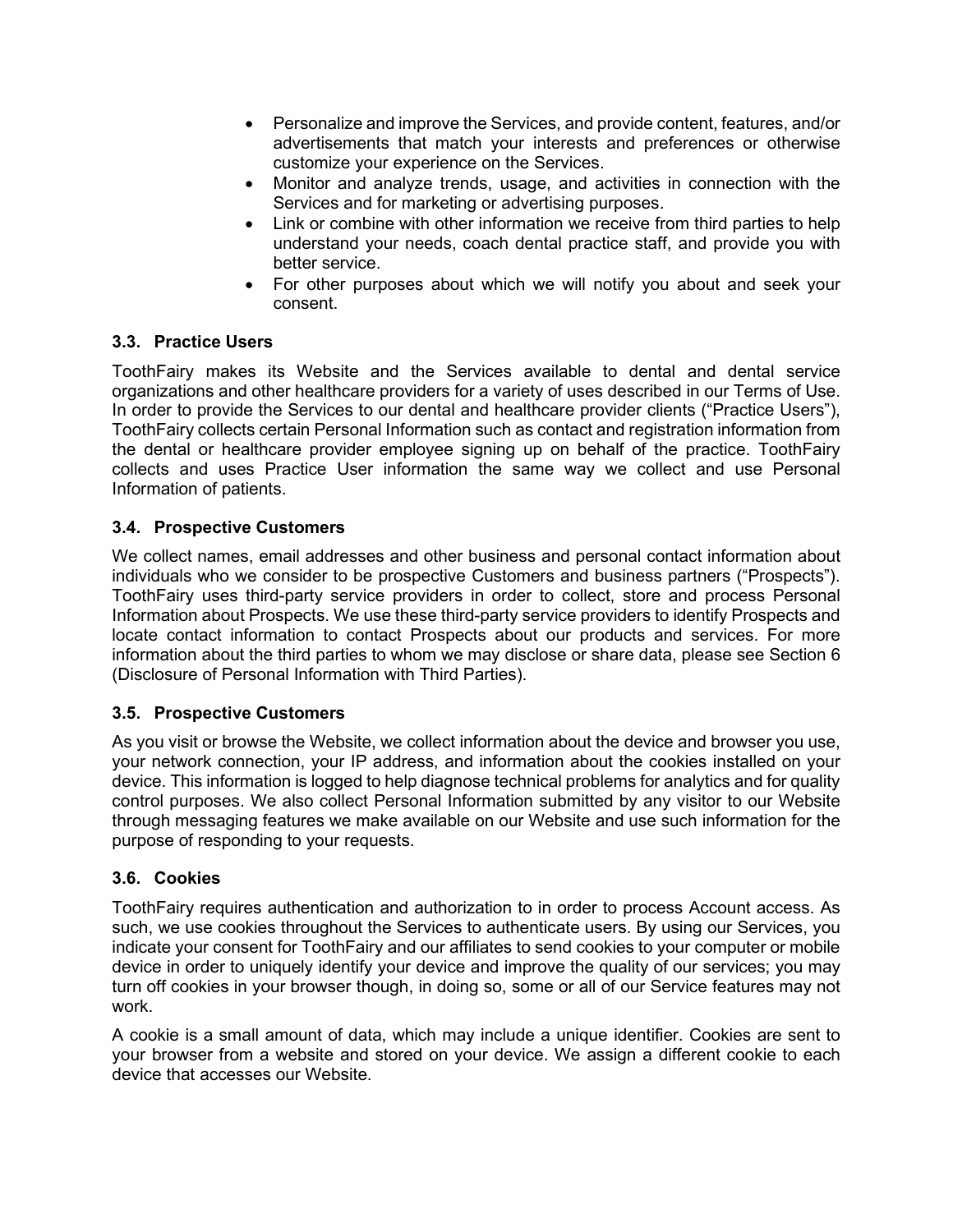We use cookies to recognize devices and provide a personalized experience on Our Website, or otherwise through the Services. ToothFairy uses session cookies containing encrypted information to allow the system to uniquely identify you while you are logged in. This information allows ToothFairy to process your online transactions and requests. Session cookies help us make sure you are who you say you are after you've logged in and are required in order to use the Services.

If you prefer, you can turn off cookies in your web browser by changing its security settings. Please note, however, some features of Products and Services may not function properly if your cookies are disabled. You may be able to set your browser to notify you when you are sent a cookie. This gives you the chance to decide whether or not to accept it. If you disable cookies, you may not be able to take advantage of all the features of the Website and/or Services. We do not link any of the information we use in cookies to any personally identifiable information submitted by you when you are on the Website.

# **3.7. Minors**

ToothFairy does not knowingly solicit or collect data from children nor knowingly market to anyone under the age of 18. Children age 13 and under are prohibited from using the services. If you become aware that your child has provided us with Personal Information without your consent, please contact us at info@GetToothFairy.com. If we become aware that a child under 18 has provided us with Personal Information, we will take reasonable steps to remove such information.

# **ONLINE TRACKING**

At this time, this Service does not support Do-Not-Track signals.

# **3.8. Log Files**

Like many internet and mobile services, we may automatically gather certain information about our Services traffic and store it in log files. This information includes mobile device identifiers, browser type, IP address, mobile or internet service provider, referring/exit pages, operating system, date/time stamp, and clickstream data. We use this information, which does not identify individual users, to analyze trends, to administer the Services, to track users' movements around the Services, and to gather demographic information about our user base.

We also store in our log files information identifying users who have accessed data that we store about patients, and any changes they make to such data. We use this information to comply with legal obligations relating to such data and to keep a record of such changes. We may also use it to improve our Services.

We may link this automatically collected data to Personal Information. Device identifiers may be tied to Personal Information to troubleshoot access issues.

We may use third-party tracking services that use log files, cookies, and possibly other techniques to track non-Personal Information about visitors to the Services in the aggregate. These services capture usage and volume statistics as well as geographical location data to compile usage reports and maps for optimization and troubleshooting purposes. In particular, we use [Google Analytics] to help collect and analyze certain information for the purposes discussed in this Privacy Policy. You may opt out of data collection by Google Analytics through [https://tools.google.com/dlpage/gaoptout.](https://tools.google.com/dlpage/gaoptout)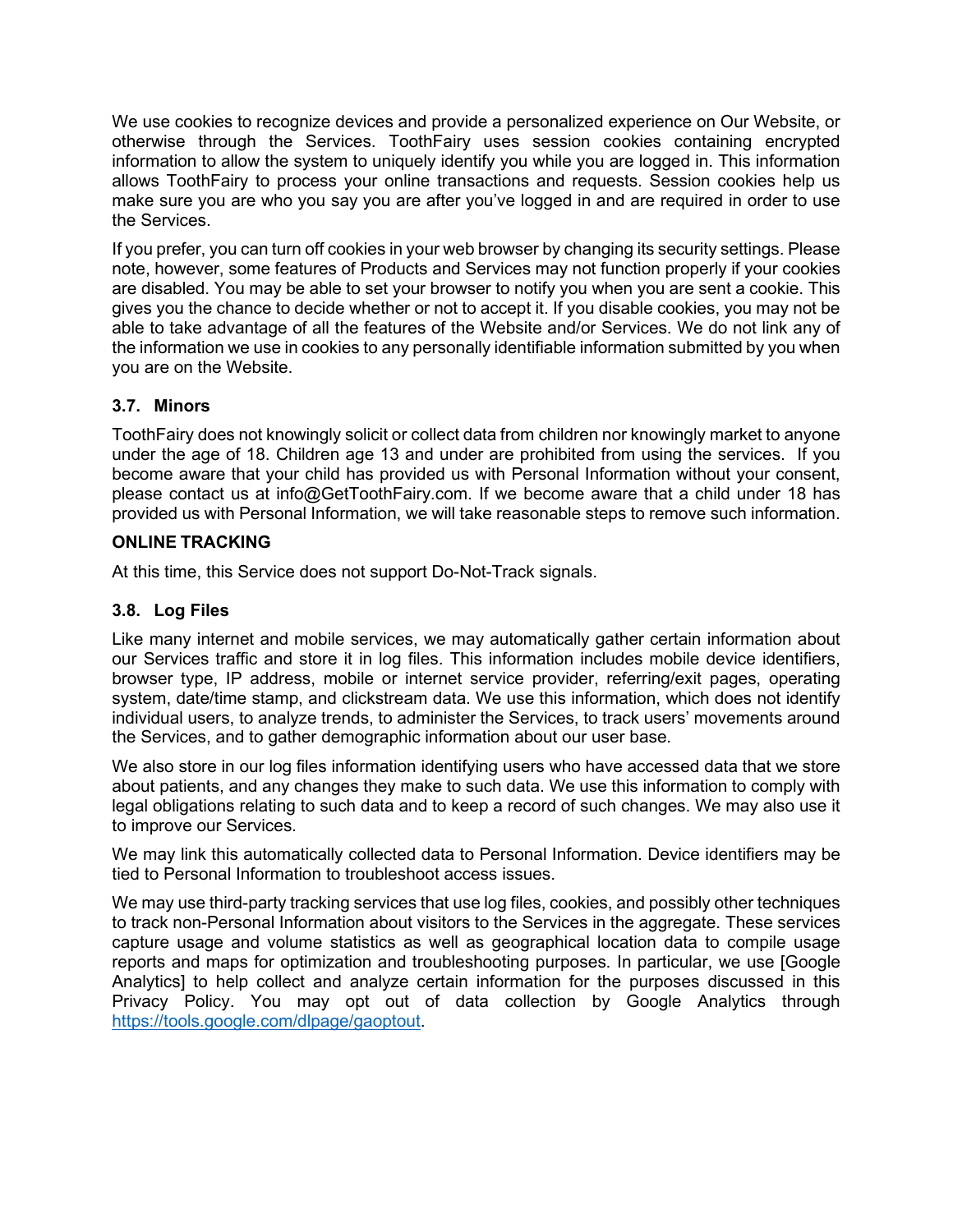#### **Section 4. STORAGE LOCATION AND TRANSFER OF PERSONAL INFORMATION**

ToothFairy processes and stores data collected by TOOTHFAIRY, including Personal Information, on cloud servers located in the United States. ToothFairy also transfers data to the third-party service providers described in Sections 3.3 who may not be based in the region you are located in but we take steps reasonably necessary to ensure that the data is subject to appropriate safeguards, such as where applicable, relying on contractual commitments from our service providers.

By submitting Personal Information or otherwise using the Services, you agree to this transfer, storing or processing of your Personal Information in accordance with these terms. You acknowledge and agree that your Personal Information may be accessible to law enforcement and governmental agencies in the United States and other jurisdictions in which your Personal Information is stored (if applicable) under lawful access regimes or court order.

#### **Section 5. DISCLOSURE OF PERSONAL INFORMATION WITH THIRD PARTIES**

### **5.1. Your Consent to Share**

By providing any Personal Information to us, you fully understand and unambiguously consent to the transfer of such Personal Information and the collection and processing of such Personal Information to third party dental service organizations and healthcare providers, financial institutions, or other third parties as described in the Terms of Use. We may share aggregated data to conduct our business, improve the delivery of our Services, to develop analytics, and to enable us and our partners to improve and promote our products and services.

If you access third-party services, such as Facebook, Google, or Twitter, through the Services to login to the Services or to share information about your experience on the Services with others, these third-party services may be able to collect information about you, including information about your activity on the Site, and they may notify your connections on the third-party services about your use of the Site, in accordance with their own privacy policies.

If you choose to engage in public activities on the Site or third party sites that we link to, you should be aware that any information you share there can be read, collected, or used by other users of these areas. You should use caution in disclosing personal information while participating in these areas. We are not responsible for the information you choose to submit in these public areas

### **5.2. Processing of Dental Practice Data**

As a service provider to our dental and other healthcare customers we collect and analyze data related to our dental practice and healthcare customers on their behalf. In this role, ToothFairy is a data processor, processing data authorized from such clients. This data is shared only with the relevant client.

Some of the Personal Information received by ToothFairy in connection with the Services may be provided by health care providers that are subject to health information data protection laws and regulations, such as rules issued under the Health Insurance Portability and Accountability Act of 1996 (HIPAA) and Health Information Technology for Economic and Clinical Health Act of 2009 (HITECH), that govern providers' use and disclosure of certain individually identifiable healthrelated Personal Information ("Protected Health Information"). When we receive Protected Health Information, we may do so as a "Business Associate" of the health care provider under an agreement that, among other things, prohibits us from using or disclosing the Protected Health Information in ways that are not permissible by the health care provider itself, and requires us to implement certain measures to safeguard the confidentiality, integrity, and availability of the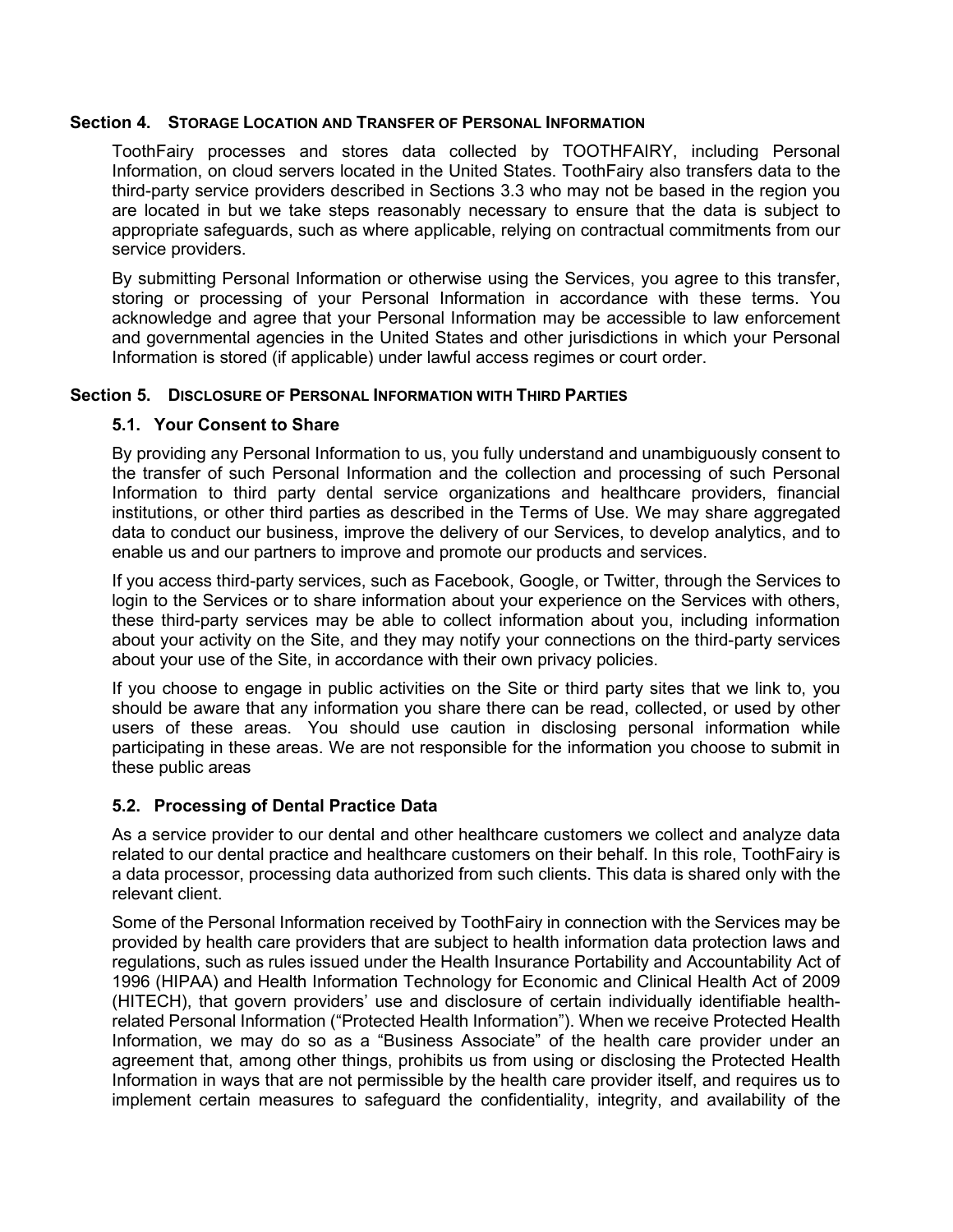Protected Health Information. When we act as a Business Associate, we may be subject to certain laws and regulations, including certain HIPAA rules, that govern our use and disclosure of Protected Health Information and that may be more restrictive than otherwise provided in this Privacy Policy.

# **5.3. Service Providers and Business Partners**

We may from time to time employ third parties to perform tasks on our behalf and we may need to share Account Information and other Personal Information with them to provide certain services. Unless we tell you differently, such third parties do not have any right to use the Personal Information we share with them beyond what is necessary for them to provide the tasks and services on our behalf. The third parties we currently engage includes third party companies and individuals employed by us to facilitate our services, including the provision of maintenance services, hosting services, database management, Web analytics, payment processing, email and content marketing services, sales productivity services, and general improvement of the Services, and businesses who engage our Services (to the extent provided for above).

# **5.4. Business Transfers**

If our business (or substantially all of our assets) are acquired by a third party, or if we go out of business, enter bankruptcy, or go through some other change of control, Personal Information may be made available or otherwise transferred to the new controlling entity, where permitted under applicable law.

# **5.5. With Your Consent**

If we need to use or disclose any Personal Information in a way not identified in this Privacy Policy, we will notify you and/or obtain consent as required under applicable privacy laws.

# **5.6. As Required by Law**

We may disclose your Personal Information to third parties without your consent if we have reason to believe that disclosing this information is necessary to identify, contact or bring legal action against someone who may be causing injury to or interference with (either intentionally or unintentionally) our rights or property, other end users, or anyone else (including the rights or property of anyone else) that could be harmed by such activities. Further, we may disclose Personal Information when we believe in good faith that such disclosure is required by and in accordance with the law. We also reserve the right to access, read, preserve, and disclose any information as we reasonably believe is necessary to:

satisfy any applicable law, regulation, legal process or governmental request; enforce our contracts or user agreement, including investigation of potential violations hereof; and detect, prevent, or otherwise address fraud, security or technical issues. We may disclose Personal Information if we believe it is necessary to investigate potential violations of our Terms of Use, or to enforce those Terms of Use The above may include exchanging information with other companies and organizations for fraud protection and spam/malware prevention. Notwithstanding the general terms of this policy, the collection, use, and disclosure of Personal Information may be made outside of the terms herein to the extent provided for in any applicable privacy or other legislation in effect from time to time, or pursuant to court orders.